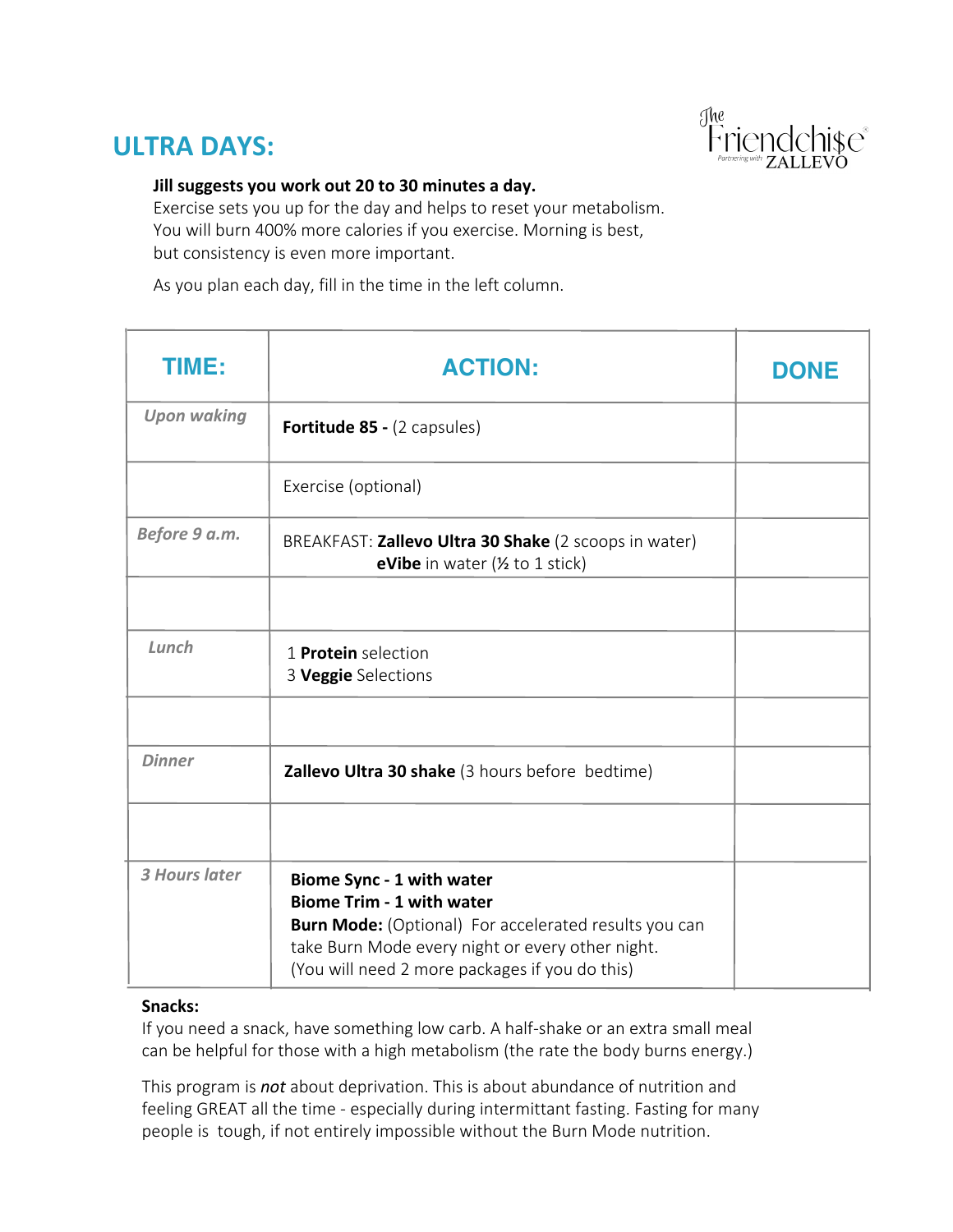### **BURN MODE DAYS:**

**Use this to** map out the terrain before you start.

Jim Rhoades, Nutritionist, says, *"To my knowledge, no one has ever put together a nutritional program that can help someone sustain an Intermittant Fast of 48 hours or longer and have energy and help maintain the fast. Burn Mode is the only one I have encountered to make that possible for me and countless others."*

**Fuel every 4 hours with Burn Mode except when sleeping. Fill in your times.**

## **Burn Mode Plan of Action**

| DAY<br>(Fill in the blanks below)       | TIME<br>(Fill in the blanks below) | <b>DONE</b> | <b>WHAT HAPPENS</b>                                                  |  |  |  |
|-----------------------------------------|------------------------------------|-------------|----------------------------------------------------------------------|--|--|--|
|                                         | <b>Before Bed</b>                  |             | Hours 4 thru 8 - Blood Sugar drops                                   |  |  |  |
|                                         |                                    |             | Hours 8 thru 12 - Fat Burning Begins                                 |  |  |  |
|                                         | 4 Hours Later                      |             | Hours 12 thru 16 - HGH increases                                     |  |  |  |
|                                         | 4 Hours Later                      |             | Hours 16 thru 20 - HGH increases                                     |  |  |  |
|                                         | <b>Before Bed</b>                  |             | Hours 20 thru 24 - Autophagy begins                                  |  |  |  |
|                                         | <b>Morning Time</b>                |             | Hours 32 thru 36 - Autophagy begins                                  |  |  |  |
|                                         | <b>4 Hours Later</b>               |             | Hours 36 - Autophagy increases 300%<br>Hours 48 - HGH increases 500% |  |  |  |
|                                         | 4 Hours Later                      |             |                                                                      |  |  |  |
|                                         |                                    |             | 48 Hours gives incredible results.                                   |  |  |  |
|                                         | 4 Hours Later                      |             | Hour 60 - Finish!                                                    |  |  |  |
| No longer than 60 hours is recommended. |                                    |             |                                                                      |  |  |  |

#### **REMINDER: Listen to your Body.**

If your body wants to stop fasting early, stop. No guilt. No worry. Just listen and be kind to your marvelous body. You are thrusting it into a whole new reset. Every 4 hours ask yourself, *"Is it time to end the fast? "* Do so according to your body's needs.

#### **Massive amounts of junk are moving out of your cells.**

They are pouring into your blood stream to be expelled through the kidneys and the liver. Your body knows how to do this. Respect its time frame.

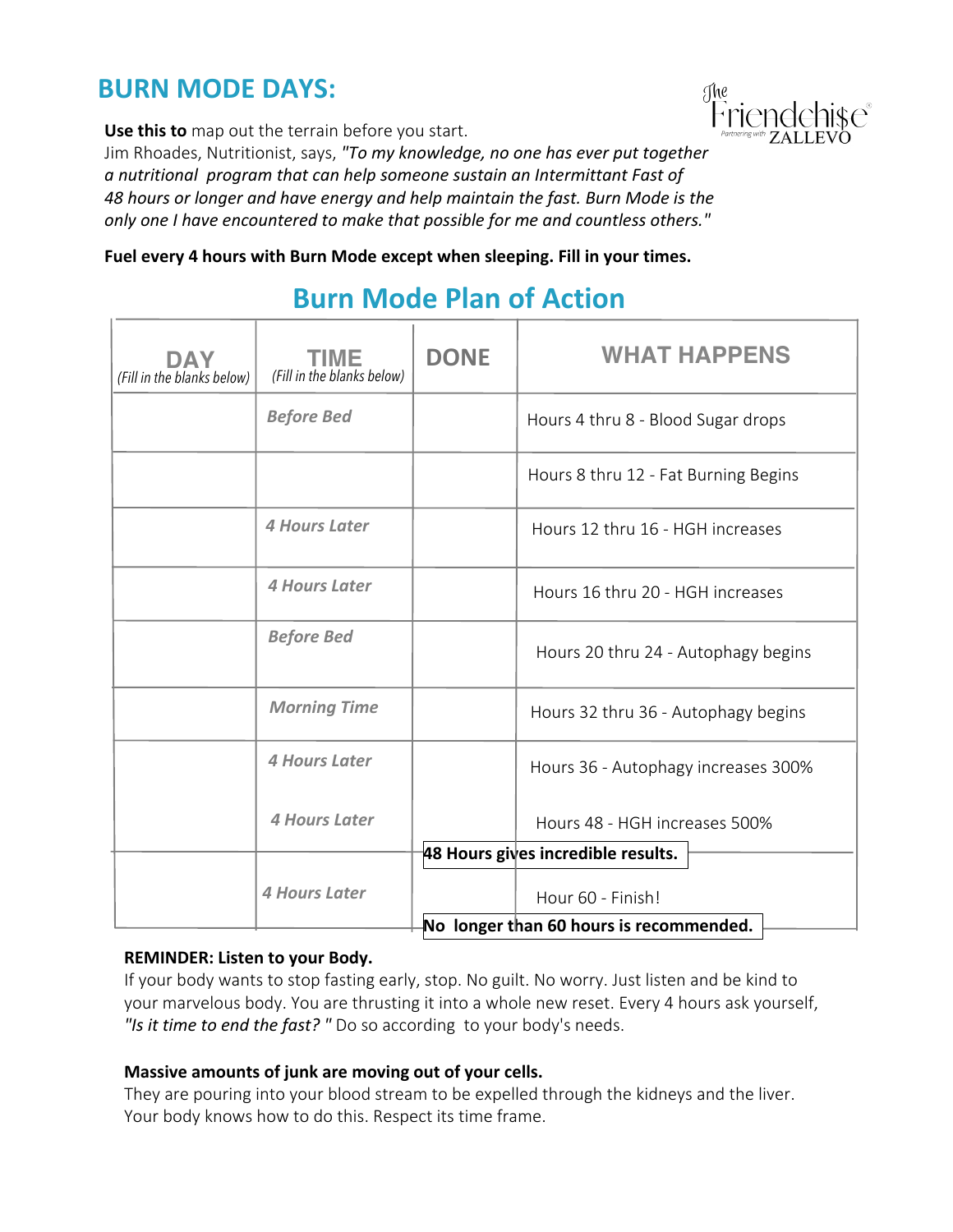

**Total Inches Lost: Day 30 minus Day 1 = \_\_\_\_\_\_\_\_\_\_\_\_\_\_**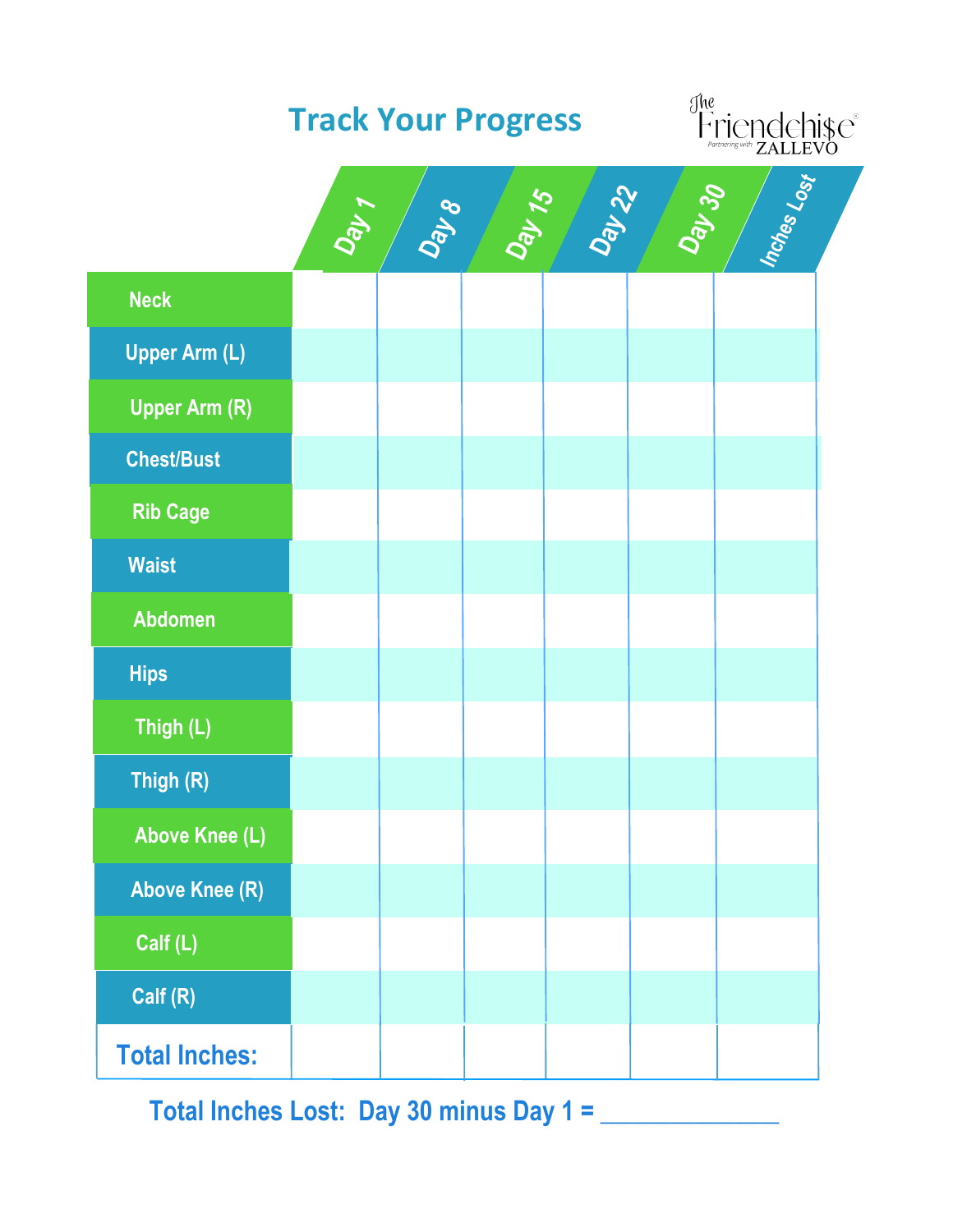### **Track Your Progress**

#### **Rate on a scale of 1 to 10:**

 $1 =$  Poor  $5 =$  Good  $10 =$  Fabulous





**The last 2 lines are for whatever you want to measure.**

**Take time to meditate and be grateful. Then write down a few A-has!**

**Calf (L)**